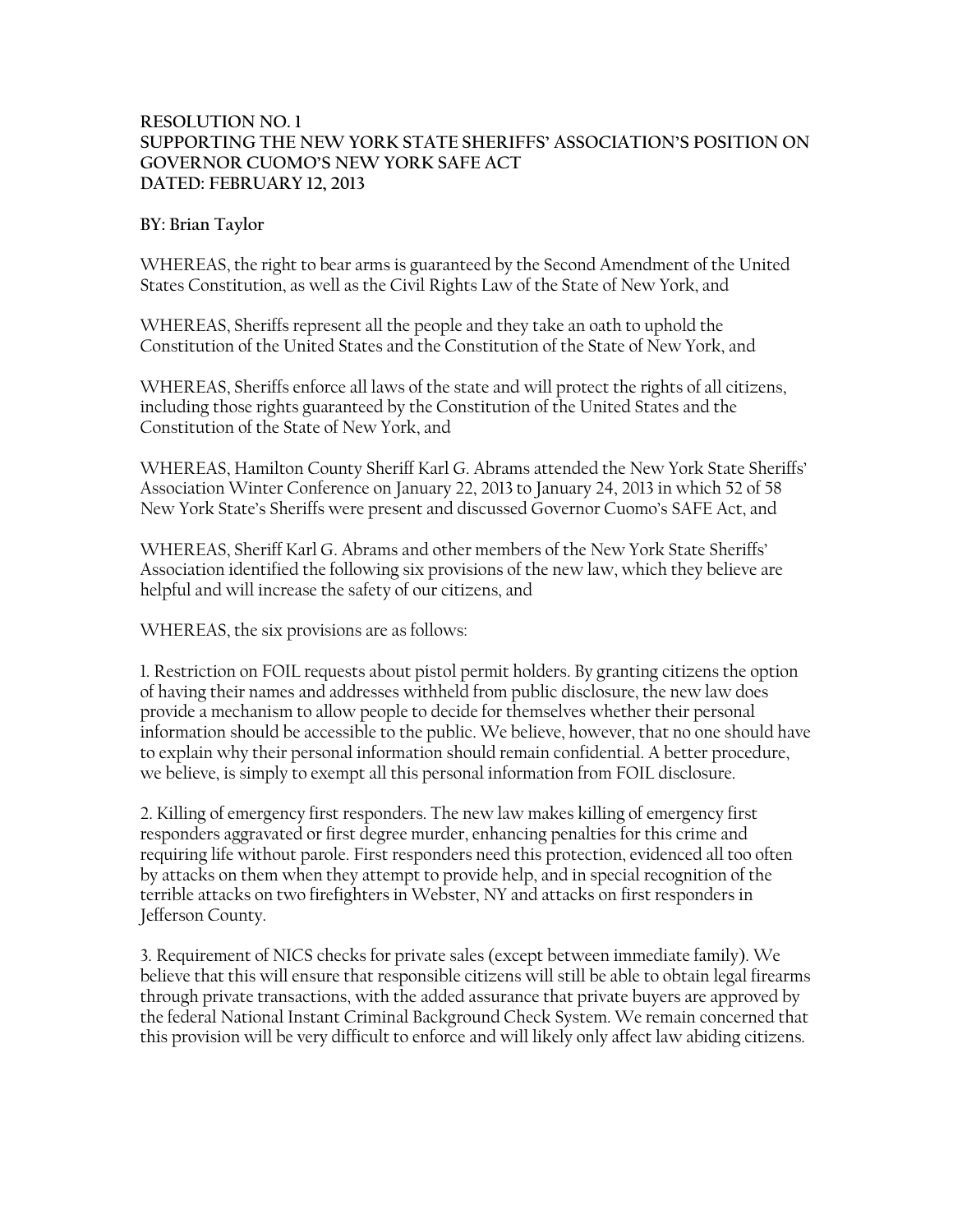4. Comprehensive review of mental health records before firearms permits are granted and review of records to determine if revocation of permits is required. Sheriffs believe that there is an urgent need to increase funding for mental health care. The new law imposes reporting requirements on many mental health care professionals and others who may make a determination that a person is a danger to himself or others. The law further gives needed authority to courts or others who issue firearm permits to deny permit applications or to revoke permits already issued. We believe that this issue demands a much more full and detailed discussion about how to keep guns out of the hands of such people. The Sheriffs of New York want to pursue these issues with the Governor and the State Legislature.

5. Safe storage of firearms. The new law provides that guns must be safely stored if the owner lives with someone who has been convicted of a felony or domestic violence crime, has been involuntarily committed, or is currently under an order of protection. We agree that firearms owners should have the responsibility to make sure that their weapons are safeguarded against use or access by prohibited persons, and the new law adds these protections to ensure that weapons are safely and securely stored.

6. Increased penalties for illegal use of weapons. The new law adds several increased sanctions for violation of New York gun laws and creates new gun crimes which did not previously exist. These new provisions will provide added tools for law enforcement to prosecute such crimes. We further believe that the new provisions should help deter future misuse of firearms. We also suggest that the legislature consider limitations on plea bargaining for all gun crimes. And

WHEREAS, Sheriff Karl G. Abrams and other members of the New York State Sheriffs' Association reviewed other provisions of the new law, and strongly believe that many modifications are needed to clarify the intent of some of these new provisions and that revisions are needed to allow Sheriffs to properly enforce the law in their county, and

WHEREAS, the modifications are as follows:

1. Assault weapon ban and definition of assault weapons. We believe that the new definition of assault weapons is too broad, and prevents the possession of many weapons that are legitimately used for hunting, target shooting and self-defense. Classifying firearms as assault weapons because of one arbitrary feature effectively deprives people the right to possess firearms which have never before been designated as assault weapons. We are convinced that only law abiding gun owners will be affected by these new provisions, while criminals will still have and use whatever weapons they want.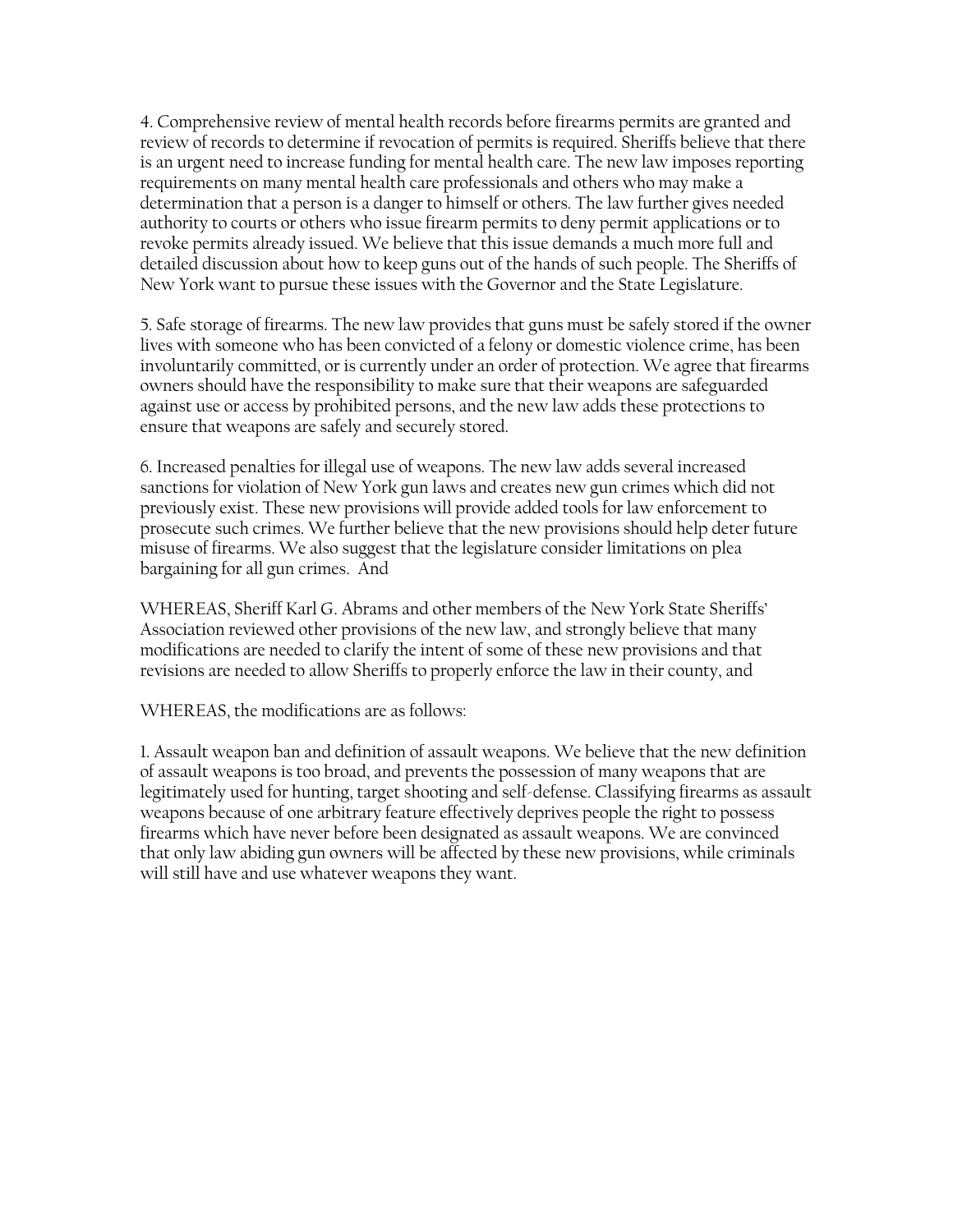2. Inspection of schools by state agencies. The new law transfers to state agencies the responsibility to review school safety plans. We expect that funding will be transferred to these state agencies to implement safety proposals. Sheriffs and local police provide this service in all parts of the state and can perform these duties efficiently. As the chief law enforcement officer of the county, Sheriffs are in the best position to know the security needs of schools in their own counties, and the state should help to fund these existing efforts by Sheriffs and local police departments to keep our schools safe. Because Sheriffs and local police are already deeply involved with school safety plans, have developed emergency response plans, and are familiar with structural layouts of schools in their counties, they should be included along with state counterparts in any effort to review school safety plans.

3. Reduction of ammunition magazine capacity. The new law enacts reductions in the maximum capacity of gun magazines. We believe based on our years of law enforcement experience that this will not reduce gun violence. The new law will unfairly limit the ability of law abiding citizens to purchase firearms in New York. It bears repeating that it is our belief that the reduction of magazine capacity will not make New Yorkers or our communities safer.

4. Five year recertification of pistol permit status and registration of existing assault weapons. The new law delegates to the State Police the duty to solicit and receive updated personal information of permit holders every five years in order to maintain these permits. Further, the law requires owners of certain existing firearms now classified as assault weapons to register these with the State Police within one year. The recertification and registration conflict with Sheriffs' duties regarding issuance of pistol permits. All records should be maintained at the local, and not the state level. This information should be accessible to those who are responsible for initial investigation of permit applications. Pistol permit information should be maintained in one file at the local level, and forwarded to a statewide database for law enforcement use. It bears repeating that it is our belief that pistol permit and any registration information required by the law should be confidential and protected from FOIL disclosure.

5. Sale of ammunition. The new law imposes several new provisions regarding how, and from whom, ammunition can be lawfully purchased. The law should be clarified about the use of the Internet as a vehicle for these sales, out of state sales to New York residents, and other issues. Businesses have said that they do not understand the new provisions and are concerned that they will have to cease operations.

6. Law enforcement exemptions must be clarified. The new law has many provisions that might apply to law enforcement officers and there has been much confusion about whether existing law enforcement exemptions continue to apply. We understand that the Governor and Legislature have already agreed to review and modify these provisions where necessary, and the Sheriffs want to be part of the discussion to make the changes effective. Additionally, the exemptions should apply to retired police and peace officers and to others in the employ of the Sheriff and other police agencies that perform security duties at public facilities and events.